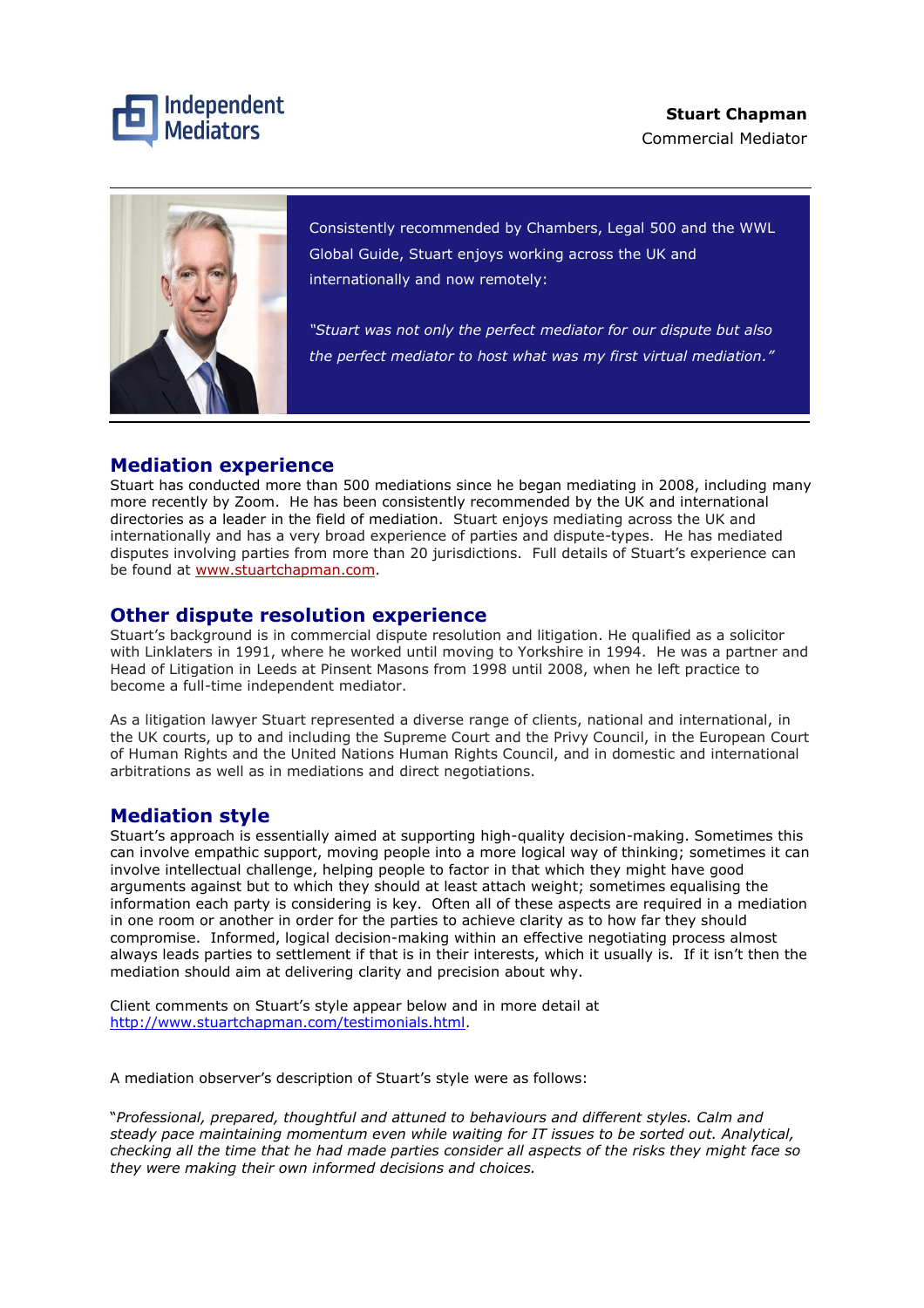*"Did not rise to one party's frustrated and exasperated demeanour in response to style of other solicitor. Very calm but always holding control of the process in a nuanced rather than overt manner. Really tested each party's assessment of their risk and confirmed to opposite side that they had done so."*

*"Able to navigate legal technicalities of case as well as the human dynamics."*

*"They trusted him and so a settlement was achieved which at some stages seemed unlikely*".

# **Directories**

### Legal 500

**Stuart Chapman** has conducted over 500 mediations since he began mediating in 2008; and is 'very capable, quickly grasps the issues and the detail of the dispute, and is effective in helping the *parties narrow the issues and reach agreement*'. Chapman's practice covers a broad cross-section of practice areas, including general commercial, construction, insolvency, insurance, partnership, professional negligence and shareholder disputes. **(2022)**

Stuart Chapman is '*always on the list of proposed mediators. He is always fully prepared and calm, but very tenacious so nearly always gets a result*'. Chapman conducted 59 mediations in 2019, including repeat instructions from 50 firms. His commercial and civil mediation practice straddles a variety of subject areas including the corporate, environmental, technology, property, construction and engineering, and professional negligence spaces. Other areas of expertise include boundary, agriculture, banking and finance, employment, insolvency, insurance and trust disputes. **(2021)**

*Stuart Chapman is 'very bright and personable, understands a case's dynamics, and doesn't give up' and 'he is able to achieve the resolution of acrimonious disputes and has an impressive handling of clients'. Chapman mediates across the UK and internationally and has a very broad experience of parties and disputes; he has mediated disputes involving parties from over 20 jurisdictions.* **(2020)** 

*Stuart Chapman is ' very impressive in the way in which he handles difficult mediations; he not only understands the legal and factual issues in dispute but what each party needs from the day and he works hard to get a deal done'. Mediating full-time since 2008, Chapman has mediated disputes involving contracts, pensions, probate, banking and finance, and employment issues.* **(2019)** 

## Chambers & Partners

**Stuart Chapman** of Independent Mediators enjoys a healthy reputation for his abilities mediating domestic and international commercial disputes. His broad practice incorporates experience in company law, intellectual property and professional negligence claims, among others. *"Stuart is a very good mediator – he gains everyone's trust and confidence and has a detailed knowledge of the law." "He is incredibly patient and able to build bridges in a very difficult situations. He sized up the parties very quickly and allowed them to have their say slowly before walking them to an acceptable middle ground."* **(2022)**

Stuart Chapman of Independent Mediators enjoys a healthy reputation for his abilities mediating domestic and international commercial disputes. His broad practice incorporates experience in company law, intellectual property and professional negligence claims, among others. *"He has a* very good grasp of the issues and is easy to work with but tough when appropriate. I always find *he understands very early on what each party is really looking for." "He combines tenacity with a really calm manner, and somehow manages to coax people when they want to give up."* **(2021)**

*Stuart Chapman represents an excellent choice of mediator for a range of commercial and civil disputes. He is well versed in a range of sectors, and is active both domestically and internationally.* **(2020)**

*Stuart Chapman operates an impressive mediation practice with expertise covering an array of disputes and jurisdictions. Clients consider him a "fantastic mediator" thanks to his being "hardworking, persistent and a quick spotter of common ground."* **(2019)**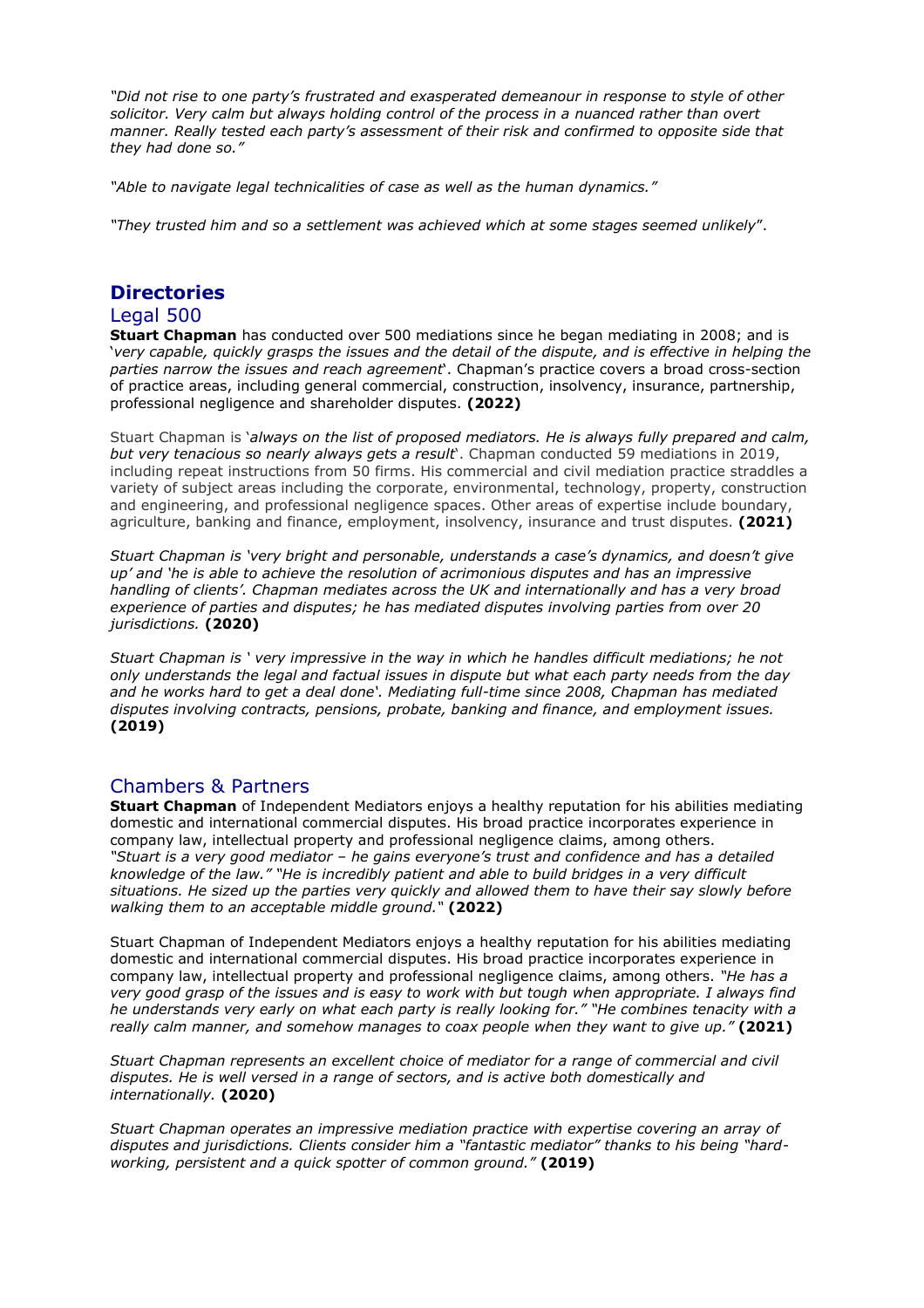## Who's Who Legal: Mediation 2021

Stuart is recommended as a leading mediator in this International Directory. He has "a very calm and considered demeanour which puts clients at ease" and "he is clearly extremely well prepared and able to zone in on the key issues from the very beginning."

### **Areas of Practice**

Extensive details of mediations under the following subject headings can be found at [http://www.stuartchapman.com/index.html.](http://www.stuartchapman.com/index.html)

- Agriculture
- Banking & Finance
- Charities
- Commercial Agency
- Construction & Engineering
- Corporate and Shareholder
- Education
- Employment and Pensions
- Energy
- Environmental
- Franchising
- Fraud
- General Commercial
- **Insolvency**
- Insurance and Reinsurance
- Intellectual Property
- International
- Logistics and Transport
- Neighbour and Boundary Disputes
- Partnerships
- Product Liability
- Professional Negligence
- Property
- Public Bodies and Public Law
- Technology
- Trusts and Inheritance

### **Client comments**

*"Telepathic understanding of his clients' needs"*

*"Renowned for his complete mastery of the litigation process"*

*"Superb insights into cases – he instinctively knows what we want to do"*

*"Impresses with his innovative solutions to ease the tension"*

*"Frankly I don't think there was anything he could have done better"*

*"I'd say he's probably the best mediator I've been with – I think Stuart feels the need to add value"* 

*"He has the perspective, the nous, to realise what it is precisely that clients are looking for"*

*"I have actively participated in dozens of mediations and I can honestly say this was the best yet in terms of the process as well as the outcome"*

*"Up there with the best of them – he has the key skills required"*

*"Without the trust he was able to develop I think we would still have a hearing pending before the Court of Appeal"*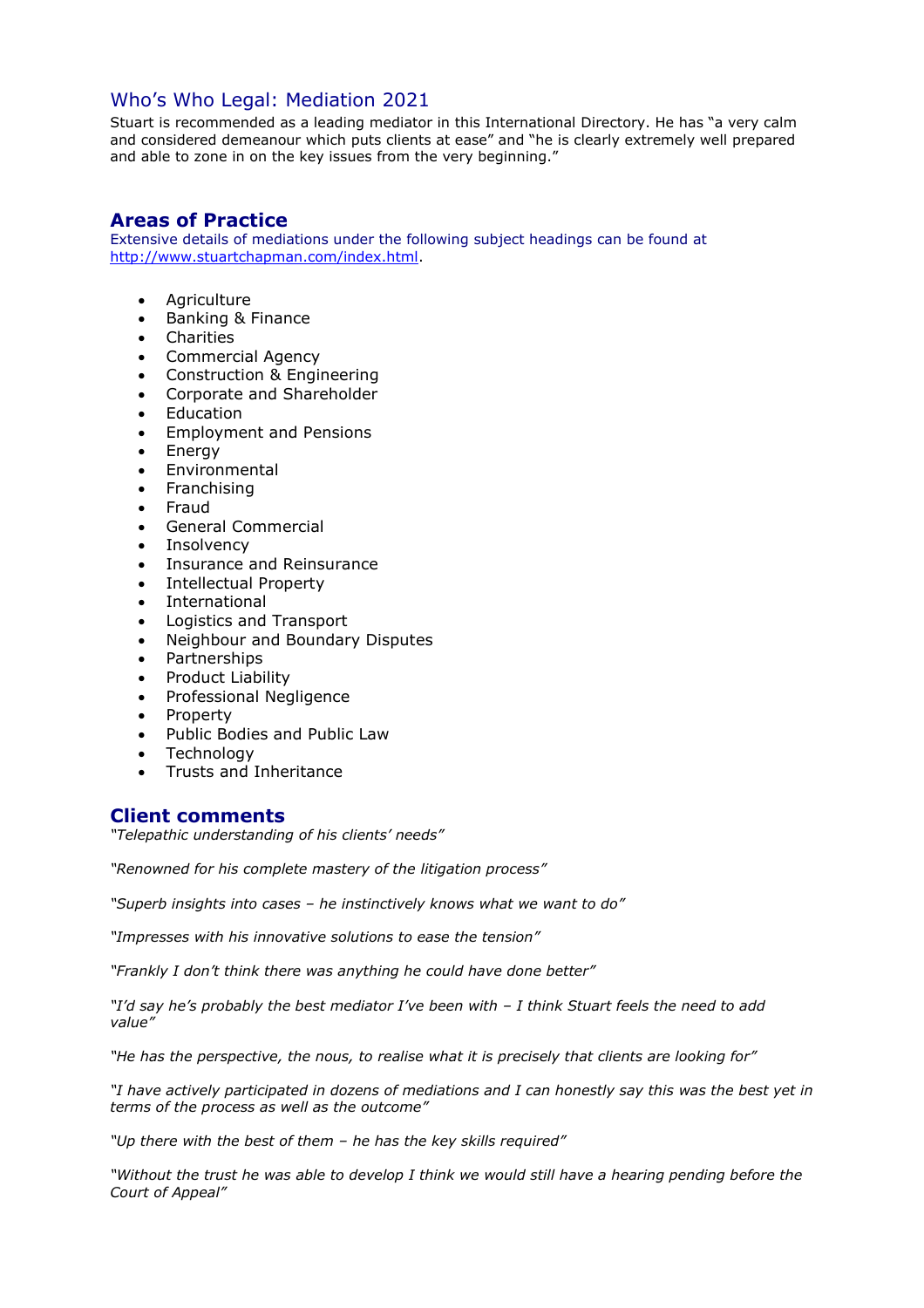*"I also wanted to congratulate and thank you. You played a vital role in reassuring my counsel and client beforehand that it would be an acceptable forum to resolve the dispute, and in helping me deal with my and their IT departments. You were also very impressive on the day, not only in terms of a mediator's usual skill set, but also in terms of helping the parties understand and use the facilities that Zoom offers. I look forward to working with you again in future".* **Partner, International law firm, March 2020**

"*Stuart was not only the perfect mediator for our dispute but also the perfect mediator to host what was my first virtual mediation. Once the Coronavirus lockdown was announced, my instinct was to try and cancel or postpone the mediation. With Stuart's guidance, however – including helpful 'dry-run' exercises – the mediation went ahead and a resolution was achieved on that day. As a result of my experience, I would have no hesitation in recommending Stuart (and indeed have done so) for mediations generally, and particularly mediations to be conducted remotely*." **Barrister, Temple, London March 2020**

*"Thanks again for your help yesterday Stuart. We all enjoyed working with you, and appreciate your efforts in not only constructively dealing with the mediation itself, but guiding us all through the technology! Hopefully we will have the chance to work together in the near future."* **Partner, regional law firm, March 2020**

*"Stuart was excellent and was very helpful in steering the discussion with a relatively light touch. He took time out to understand the somewhat complex nature of the relationships which was very relevant to the case. We had a very positive experience and we got an outcome that meant the 'Dispute' was effectively closed down."* **Client, September 2019** 

*"Stuart was excellent. He immediately understood the key points in the dispute and what was required to unlock them. He was also easily able to identify the personal issues were between individuals. He kept the pace up, whilst still allowing the clients to explain their point of view. His hard work resulted in a settlement."* **Partner, City law firm. January 2019** 

*"Thoughtful, calm and persistent; brought difficult parties quickly to a settlement."* **Partner, Regional law firm Nov 2018** 

*"Really happy with how Stuart managed and led the day. He had some challenges with the Claimant team and also helped manage some impatient people as well. Got a fair result at the end. Would definitely use Stuart again."* **Senior Associate, City law firm. July 2018** 

"Stuart was very good. Cool, calm and with an understanding of the difficulties. Deciding to put the *lay parties together for a discussion was a genius move and that cracked the case. Settlement, or certainly not on the terms at the end, would not have been agreed without that."* **Solicitor, Regional law firm, April 2018** 

*"Stuart was Excellent. Couldn't be faulted. Good understanding of issues. Approach was sufficiently forensic to satisfy our clients but we moved into a discussion about figures at an early stage. I had a clear sense that Stuart was sensitive to personalities in each room. I hope we will have a chance to work together again."* **Partner, International law firm, February 2018** 

*"With Stuart's assistance, the parties were able to reach a settlement and my client was very happy with the result. Stuart was firm but fair and he put my client at ease from the start which was needed as he was very nervous. He had a thorough understanding of the case and the points in dispute which I was impressed with, particularly as he had only received a copy of the mediation bundle a couple of days before the mediation."* **Solicitor, Regional law firm** 

*"It was a difficult case. I felt that Stuart's handling of it was very sensitive to the particular circumstances we were dealing with. I was comfortable to rely on Stuart's judgement as to the best way to handle the mediation perhaps to a greater extent than I have been with other mediators, because I really felt that he'd invested the time to understand the dynamics. He was very good."* **Partner, International law firm** 

*"The thing that I think is most important for a mediator is to put both sides under pressure and yet not leave the feeling with either side that he lacks empathy or that he is against them. It's quite a tricky line and a good mediator, and he was a good mediator, will walk that line successfully."* **Barrister, London** 

*"He's very insightful and very calm and very considered; .I think that sums it up in a nutshell."* **Head of Legal/Company Secretary, UK manufacturing plc**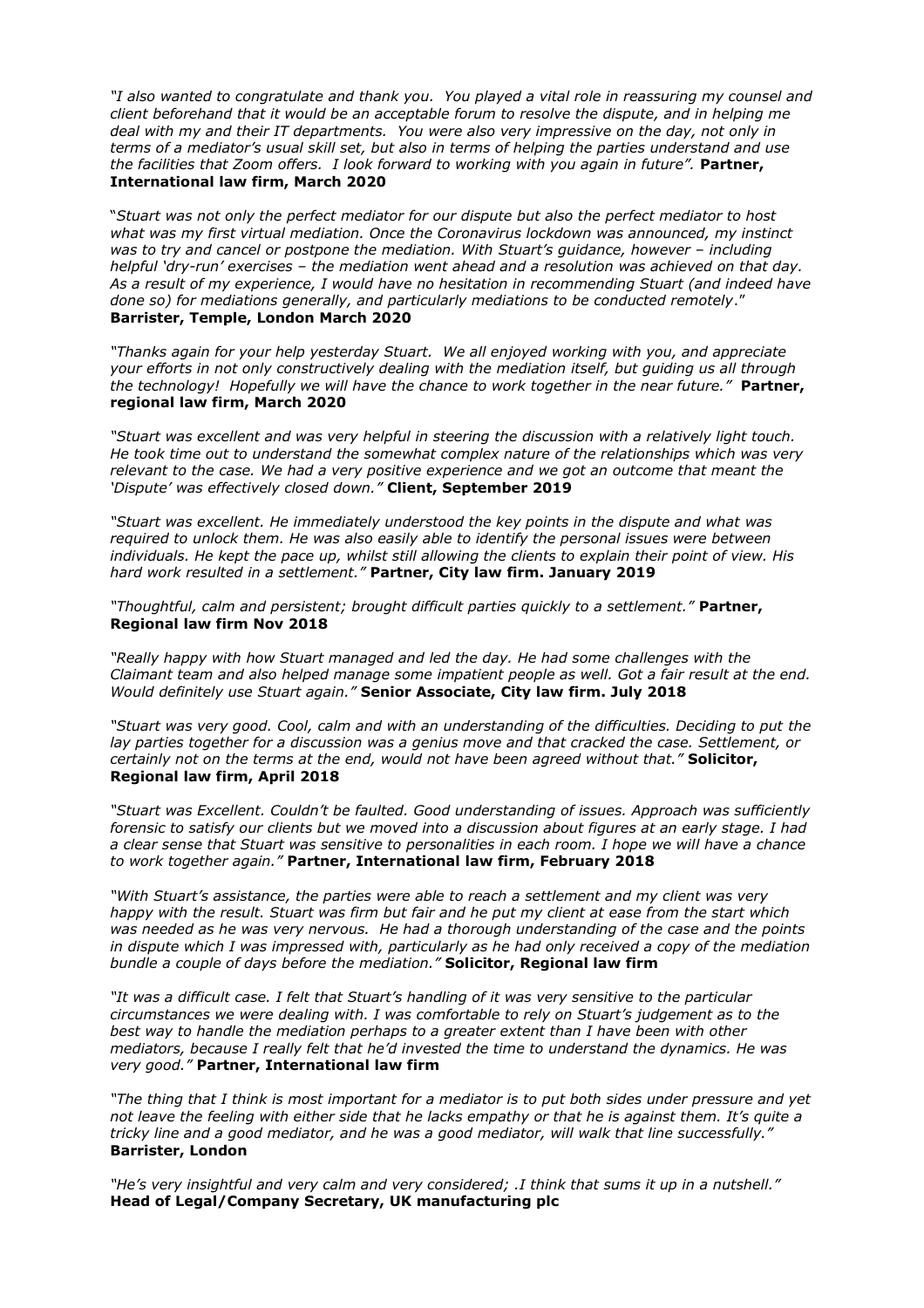*"I have had the opportunity to experience, first hand, a significant number of the most highly regarded mediators in this country in operation. Stuart Chapman is, in my view, up there with the best of them. He has the key skills required. He is able to bring his substantial legal experience to bear in quickly understanding complex issues."* **Partner, Regional law firm** 

*"I've seen a number of mediators now in the last few years, and I thought his manner was very, very good. I've seen one or two mediators who get involved a bit too aggressively, he doesn't, even though he's a lawyer and you know he knows the law, he guides more than gets involved,*  which I think is absolutely essential as a mediator. He has got a very, very calm and reflective *manner. You know where he's going with what he says, and he certainly seems to get the respect of the other lawyers and barristers and clients in the room. He certainly did on our side that day. I have to say I went up to him at the end of that one and I told him I thought he'd done a fantastic job on that particular day."* **Partner, Forensic Accounting, UK accounting firm** 

*"His management of the dynamics within each of the parties and ability to tease out the objectives and requirements of each was at the heart of the creation of the environment in which the compromise was achieved. I have actively participated in dozens of mediations, with a wide variety of qualification of mediator, and I can honestly say that this was the best yet in terms of the process as well as the outcome."* **Partner, Regional law firm** 

*"Very satisfactory. Very pleasant. Hard working. Didn't over impose himself on the parties, but worked hard to bring the parties together when I think he could see that that work was potentially going to bear fruit. He didn't give up on it even though at times maybe a lesser person might have been tempted to do so. I think the best thing I can say is that I didn't know him before this mediation, hadn't heard of him, and he was nominated by the other side. Having now seen him in action, I've mentioned him to other people and I would put him on my short list of people to suggest."* **Partner, International law firm** 

*"He has, obviously from his past life, a good understanding of what clients are actually looking for – what amounts to a successful or satisfactory outcome from a client's point of view. He's good in that sense at looking for a deal that might be acceptable. Actually having the perspective, the nous to realise what it is precisely that clients are looking for. I think that's really, really useful. The best I can say really is that I recommend him in cases that I'm involved in and I don't recommend very many people."* **Barrister, Leeds** 

*"I'd say he's probably the best mediator I've been with. [Other mediators] were good but didn't add as much value, were more of a conduit. I think Stuart feels the need to add value to the message that has been given, so that you feel it's being given with some critical analysis not just "this is what they say, that's it".* **Partner, Regional law firm** 

*"Frankly I don't think there was actually anything he could have done better. As a mediator he did his job thoroughly, properly and in a way that personally I wanted. That was the way I think I would like to do it if I could do it."* **Partner, Regional law firm** 

*"Excellent in a word – he got on extremely well with the client, he got straight to the point, there was no hanging around. He was there to achieve exactly what we wanted to achieve which was a settlement. He got to work very quickly. He got the parties together. He got the parties talking. He cut through the mist that always flies around in a mediation to get to the substantive issues and to work through those. I'd certainly use him again, without a shadow of a doubt, and I've recommended him to others already."* **Associate, Regional law firm** 

*"He had the facts at his fingertips, he was able to understand the issues. It was clear that he was able to form his own view without seeking to impose that view on the parties. Whatever he thought, he retained that degree of independence to enable the parties to retain their trust in him. He was able to develop a significant degree of empathy with the respective parties, and the trust he was able to develop assisted in the subsequent resolution. I think without that we'd probably still have a hearing pending before the Court of Appeal."* **Partner, Regional law firm** 

*"It was a very difficult dispute with personalities writ large all over it, and there were big emotions going on all over the place – he was very good at keeping those in check. He was quietly competent on the law, so he was able to test our side and indeed the other side quite effectively to make sure that we understood what our position was. He's basically above all else a good lawyer, he was able to understand what the heck was going on, which helps when you're mediating because you can wheedle out from people whether or not their position is completely tenable or not."* **Partner, Regional law firm**